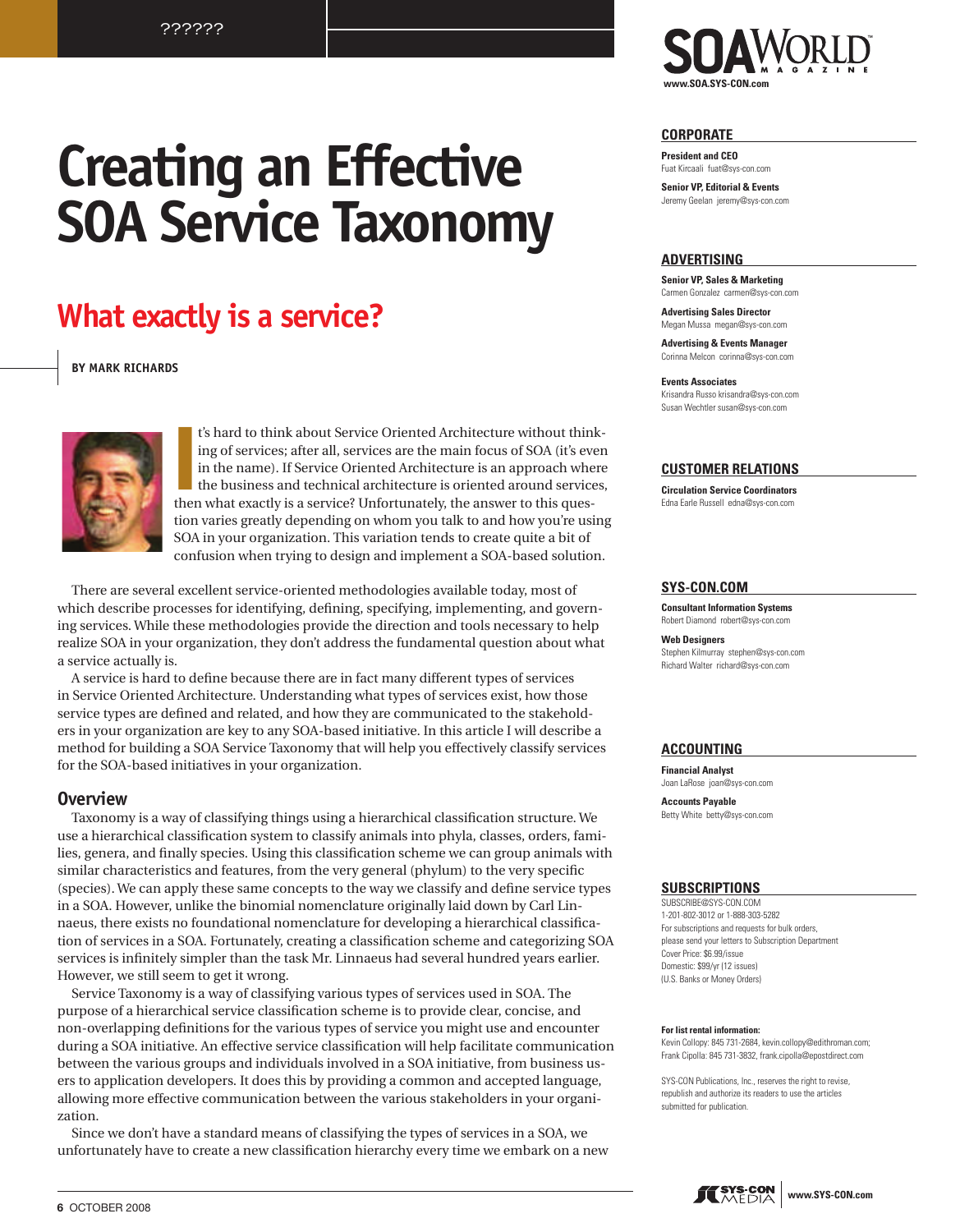???????



Figure1

| <b>Service Type: Business Service</b> |                                                                   |  |
|---------------------------------------|-------------------------------------------------------------------|--|
|                                       | Abstract service used to represent a business process or function |  |
|                                       | independent of the underlying technology or platform              |  |
|                                       | <b>Abstract Definition</b>                                        |  |
|                                       | Defined by Business Users                                         |  |
|                                       | Course-grained                                                    |  |
| $\frac{1}{\sqrt{2}}$                  | <b>Enterprise Scope</b>                                           |  |
|                                       | Contains a name, input specification, and output specification    |  |

Figure2

| <b>Service Type: Business Service</b>                             |                                                                |  |
|-------------------------------------------------------------------|----------------------------------------------------------------|--|
| Abstract service used to represent a business process or function |                                                                |  |
|                                                                   | independent of the underlying technology or platform           |  |
|                                                                   | <b>Abstract Definition</b>                                     |  |
|                                                                   | Defined by Business Users                                      |  |
| ٧                                                                 | Course-grained                                                 |  |
| ٧                                                                 | <b>Enterprise Scope</b>                                        |  |
|                                                                   | Contains a name, input specification, and output specification |  |
|                                                                   |                                                                |  |

Figure3

|                                                | <b>Service Type: Enterprise Service</b>                              |  |  |
|------------------------------------------------|----------------------------------------------------------------------|--|--|
|                                                | Concrete implementation service used to implement a Business Service |  |  |
| using a one-to-one or many-to-one relationship |                                                                      |  |  |
|                                                | <b>Concrete Definition</b>                                           |  |  |
|                                                | Defined by Enterprise IT Architects                                  |  |  |
| $\sqrt{ }$                                     | Course-grained                                                       |  |  |
|                                                | <b>Enterprise Scope</b>                                              |  |  |
|                                                | Custom or vendor-supplied implementation                             |  |  |
|                                                |                                                                      |  |  |

Figure4

|                                                                   | <b>Service Type: Infrastructure Service</b>                              |  |  |
|-------------------------------------------------------------------|--------------------------------------------------------------------------|--|--|
|                                                                   | Concrete implementation service used to support the non-business related |  |  |
| functions and aspects of the enterprise, subsystems, and platform |                                                                          |  |  |
|                                                                   | <b>Concrete Definition</b>                                               |  |  |
| $\sqrt{\frac{v}{v}}$                                              | Defined by Application or System Developers                              |  |  |
|                                                                   | Medium- to course-grained                                                |  |  |
| $\frac{1}{\sqrt{2}}$                                              | <b>Enterprise Scope</b>                                                  |  |  |
|                                                                   | Supports the system or enterprise infrastructure                         |  |  |

Figure<sub>5</sub>

SOA initiative. Service classifications differ greatly among various companies and SOA initiatives; some get it right, but most seem to get it wrong. How to recognize a good classification and poor classification is part of what this article is about; the other part is how to build off of a standard set of service classifications to create a more effective classification scheme for your SOA initiative.

An effective service taxonomy is one in which the service type definitions are clear, concise, and most importantly non-overlapping. When creating a service taxonomy you should try to simplify essential complexity (complexity that is inherent in the problem domain itself) while at the same time trying to avoid accidental complexity (unnecessary complexity we introduce ourselves). One way to accomplish this is to start with four basic SOA service types, and only extend these service types if necessary.

# **The Basic SOA Service Types**

When developing any SOA service taxonomy, a good place to start is with the four basic service types Business Service, Enterprise Service, Application Service, and Infrastructure Service. This is the simplest possible hierarchy, and in most cases will probably satisfy the needs of your particular domain or initiative. The following diagram illustrates the basic service classification structure:

The following sections describe the attributes and characteristics of each of these four basic SOA service types. While you will most likely find these types sufficient for your particular needs, you can certainly extend these further if needed. I present some guidelines at the end of this article on when this makes sense and how to avoid the common pitfalls associated with extending this basic hierarchy.

# **Business Services**

Services contained in this service type are considered core services in SOA. They can be derived from use cases, user stories, user scenarios, or through the service identification and specification steps found in many SOA-based methodologies. They are course-grained, usually identified and defined by business users, and represent a business process or function. When choreographed they represent the manifestation of a high-level use case or user scenario. Business Services are abstract definitions containing a service name, input specification, and output specification independent of the underlying technology. In other words, the input and output specifications to the service represent data and information collected and consumed by the service.

For example, to produce an auto quote an insurance company collects specific information from the customer, stores that information, and then presents the auto quote to the customer. The information the insurance company collects for creating the auto quote would be represented in the service input specification, and the information it provides back to the customer would be represented in the service output specification. The name of this business service might be CreateQuote. It's important to realize that the input and output data specification for this business service is completely independent of the underlying technology, language, or platform used to implement the business service. Technically speaking, while Business Services are typically implemented through standards such as WSDL (Web Services Definition Language), they can be implemented in any sort of CDL (Contract Definition Language), be it WSDL, XML, or some other interface language.

The name of a Business Service is typically constructed in a verbnoun format, with the verb being one of the typical CRUD verbs (Create, Read (or get), Update, and Delete) and the noun representing one of the major business entities found in a typical Business Entity Model. Examples of typical Business Services include Create-Quote, ExecuteTrade, GetCustomer, GetPolicy, and PlaceOrder.

A service classification template containing the primary characteristics for the service type of Business Service might look as follows: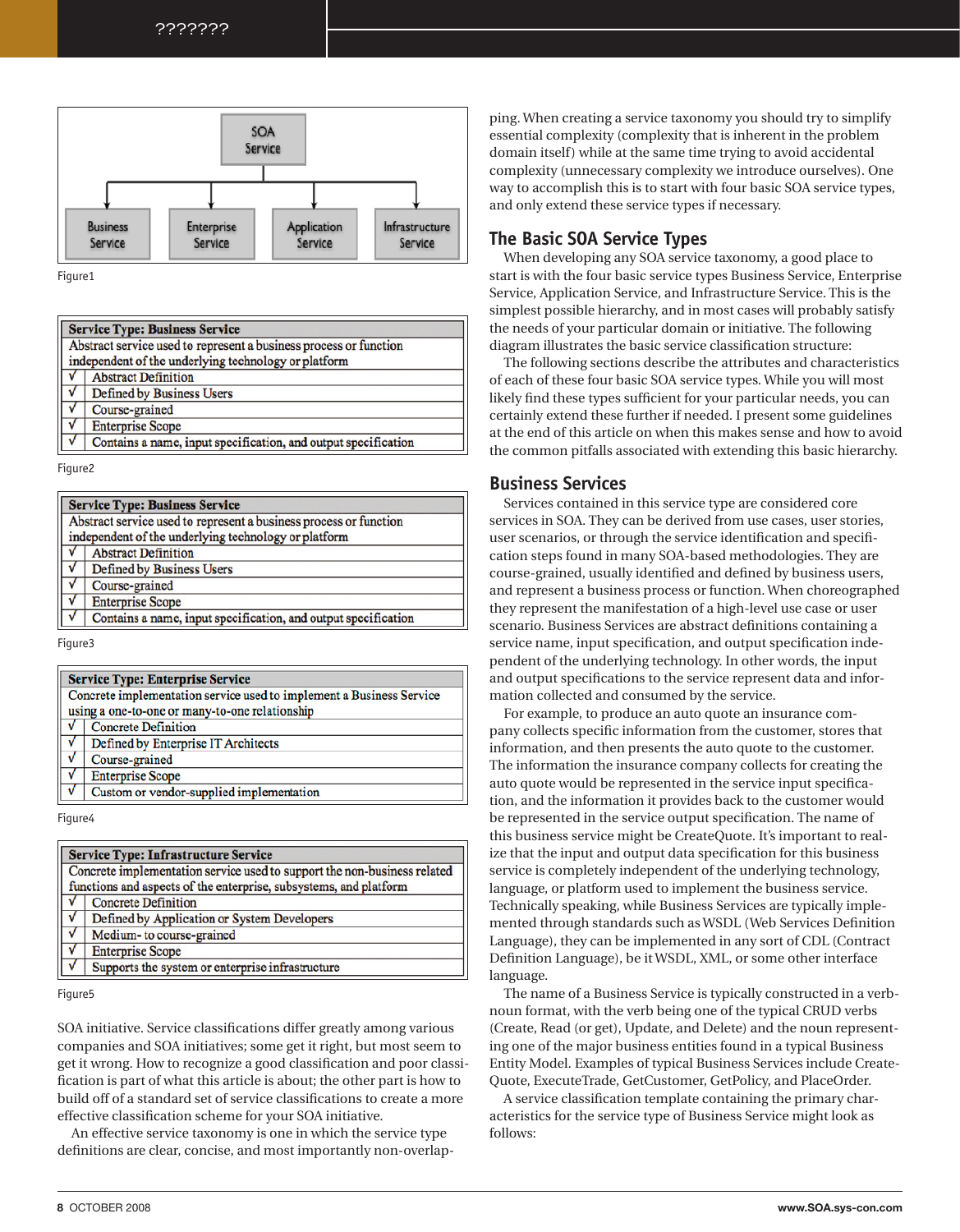# **Enterprise Services**

Services contained in this service type are also considered core SOA services. Enterprise Services are concrete services that implement Business Services. The relationship between an Enterprise Service and a Business Service is either a one-to-one or many-to-one relationship (many Enterprise Services implement a single Business Service). Since Enterprise Services have scope across application domains, they are typically identified and defined by an Enterprise IT Architect or a shared services team. They are concrete services, meaning they are implemented through some sort of underlying technology or vendor product. Like Business Services, these services are typically course-grained and represent actions against major data entities.

Since the relationship between an Enterprise Service and a Business Service is commonly a many-to-one relationship, Enterprise Services usually require some sort of service orchestration, which can be implemented through an aggregate service or through middleware technology (e.g., Enterprise Service Bus or workflow engine). For example, several Enterprise Services would need to be orchestrated to implement a CreateQuote Business Service, including createCustomer, checkMotorVehicleReport, calulateQuote, saveOuote, and so on.

A common misconception is that Enterprise Services must be shared across the enterprise. Although Enterprise Services are generally shared, it is certainly not a requirement. However, Enterprise Services should be course-grained and have the ability to be shared across the enterprise if needed.

Enterprise Services have scope within the context of a Business Service, and therefore implement some sort of business logic. For example, an auditing service, although required for regulatory compliance, would not be considered an Enterprise Service. Rather, that type of service would be classified under Infrastructure Services (described below) because it does not directly serve a specific business function.

The potential impedance mismatch between the data (and format) specified in the Business Service and the data (and format) expected by the Enterprise Service implementation is usually addressed through message transformation and message enhancement, which are usually implemented through XSLT transformations located in a middleware component or Enterprise Service  $R<sub>11S</sub>$ 

A service classification template containing the primary characteristics for the service type of Enterprise Service might look as  $follows$ 

# **Application Services**

While an Application Service is considered a basic service type, services contained in this service type are not considered core services within the context of SOA; rather, they are referred to as supporting services. These concrete services are usually fine-grained and are associated with a specific application. In other words, they have application (or silo) scope and therefore are generally not shared in the enterprise. Application Services are typically identified and defined by application developers and are specific to the application scope they are defined under.

Application Services are generally used to perform fine-grained application-specific functions such as validation, data collection, and data transfer. For example, when creating an auto quote the application developer may create services such as addDriver, addAddress, addVehicle, and so on. These services are used to accumulate

the data needed by the Business Service as defined by the Business Service input and output specification.

A service classification template containing the primary characteristics for the service type of Application Service might look as follows:

# **Infrastructure Services**

This service type classification defines those services that are used to support the enterprise. Examples of Infrastructure Services include such aspects as logging, auditing, data access, security, and so on. These concrete services are generally shared by the enterprise and used by Enterprise Services (and sometimes Application Services).

What distinguishes Infrastructure Services from Enterprise Services is that Infrastructure Services implement non-business functionality. The gray area between Infrastructure Services and Enterprise Services appears when considering such regulatory requirements as auditing and compliance. Although some forms of auditing and compliance are designated as business requirements, these services do not specifically address a particular user or business function; rather, they support the business requirements.

Infrastructure Services are typically identified and implemented by application developers or an infrastructure support team. They generally have enterprise-level scope, which is one reason they are typically confused with Enterprise Services.

A service classification template containing the primary characteristics for the service type of Infrastructure Service might look as follows:

# **Service Taxonomy Guidelines**

You can certainly extend the basic four service types either horizontally or vertically to suit your particular needs. However, before considering extending the basic hierarchy, you may want to consider the following service taxonomy guidelines:

- Start your service taxonomy with the four basic service types described above first. If you think you need an additional service type at the same level, make sure it is non-overlapping with respect to other service types. If you think you need an additional breakdown of service types below the basic level, then read on.
- Avoid the common pitfall of creating domain specific service types (i.e., types that are specific to divisions or functional groups within your domain). For example, if in the insurance domain, avoid creating service types such as Claims Services, Policy Services, and so on. These are not service types, but rather actual domain service names that are represented through the various types of services. To put it another way, there are many different service types that constitute a Claims Service (e.g., Business Services and Enterprise Services). Don't confuse an actual service name (e.g., Policy Service) with the service type (e.g., Business Service).
- Keep your classification hierarchy taxonomy as simple as possible and avoid accidental complexity; remember one of the goals of the service taxonomy is to facilitate communication between the various stakeholders and groups involved in the SOA initiative. A complex hierarchy of service types will create confusion and hinder the basic understanding of the service types you are using. A complex hierarchy invariably leads to increased debates and